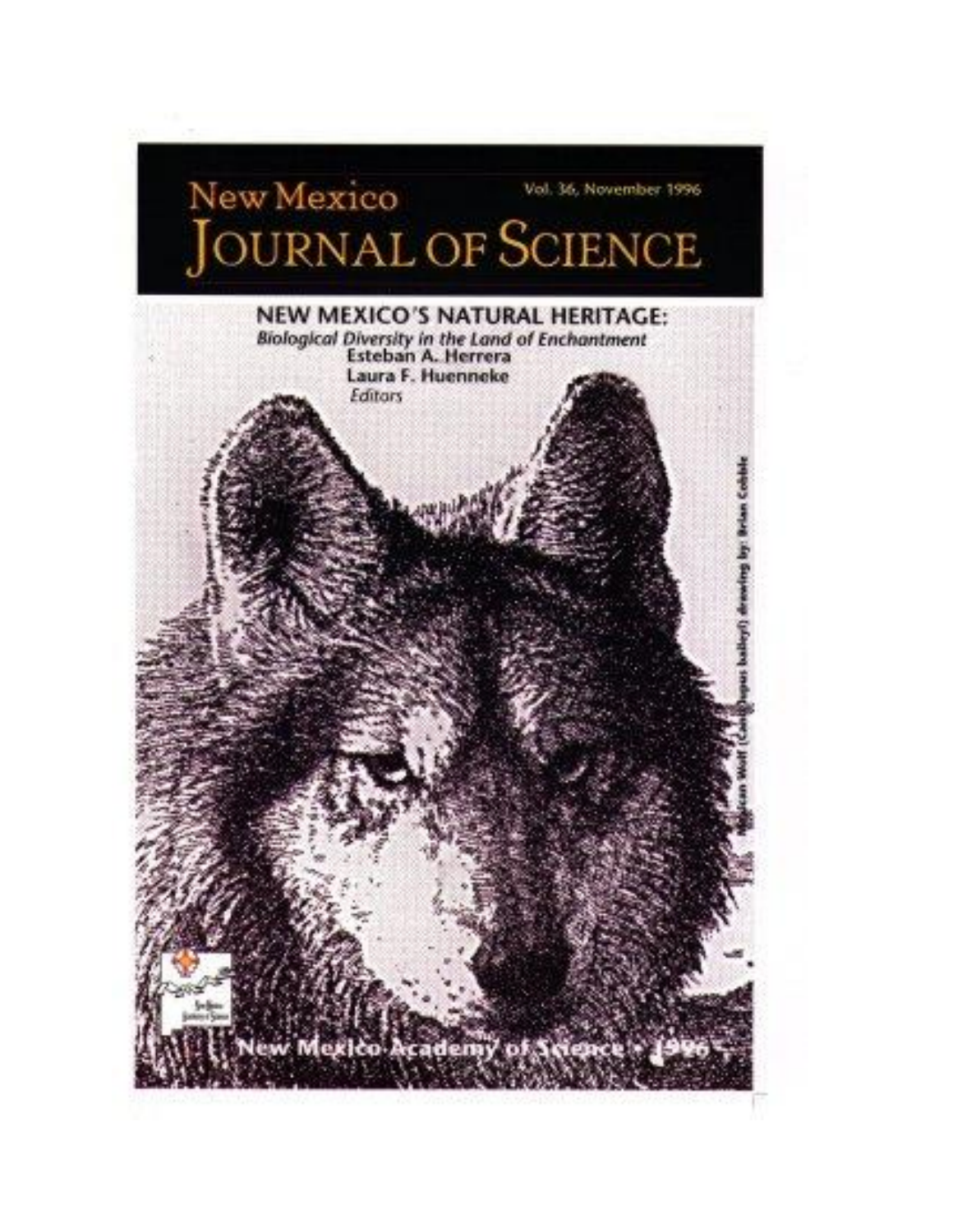## **Table of Contents**

Preface *Laura F. Huenneke*

Mammalian Diversity in New Mexico *Jennifer K. Frey and Terry L. Yates*

The Recent Avifauna of New Mexico *John P. Hubbard*

New Mexico Vascular Plant Diversity *Robert Sivinski, Timothy K. Lowrey, and Paul Knight*

Diversity of Aquatic Animals in New Mexico *Richard A. Cole, Michael R. Hatch, and Paul R. Turner*

Case Study: The Mexican Wolf *David Parsons*

Case Study: The Mexican Spotted Owl *Phillip J. Zwank*

Case Study: Cirsium Vinaceum, a Threatened Thistle Endemic to the Sacremento Mountains of New Mexico *Laura F. Huenneke*

Gila Trout Recovery: A Case Study in Maintaining Biodiversity *Paul R. Turner*

Vegetative Changes in New Mexico Rangelands *Kelly W. Allred*

Forest Diversity in New Mexico *W. H. Moir and Reggie Fletcher*

Diversity of Aquatic Habitats in New Mexico *Richard A. Cole*

The Middle Rio Grande Bosque: An Endangered Ecosystem *Clifford S. Crawford, Lisa M. Ellis, and Manuel C. Molles, Jr.*

Conserving New Mexico's Biodiversity on Public Lands: Roles, Realities and Recommendations *Renee Galeano-Popp*

Examining Natural Floral Heritage and Management for Biological Diversity in New Mexico Using Gap Analysis *Bruce C. Thompson, Patrick J. Crist, Esteban Muldavin, Julie S. Prior-Magee, Robert A. Deitner, and David L. Garber*

The New Mexico Natural Heritage Program: Managing Biodiversity Information to Guide Conservation *Karen H. Gaines, Paula Durkin, and Glenn C. Harper*

Appendix 1.